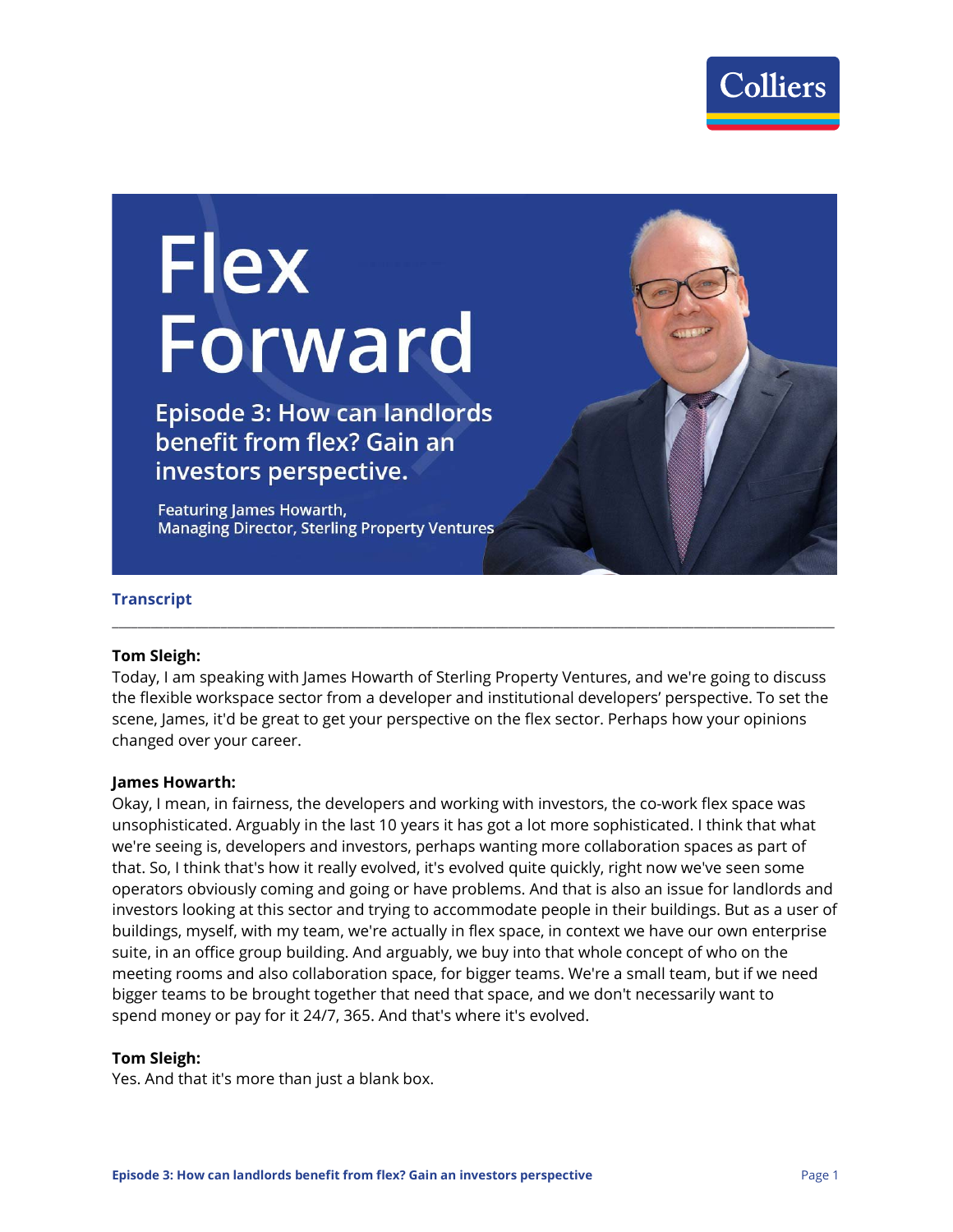

# **James Howarth:**

Yes.

# **Tom Sleigh:**

And that's been the big evolution, I think. So, the project we worked on in Birmingham 103 Cornwall, we've ended up partnering with a flexible workspace provider there.

# **James Howarth:**

Yes.

# **Tom Sleigh:**

It'd be great to understand your sort of rationale of why a partnership versus maybe another route, was where you landed. And could you explain your rationale of, obviously, you had some tremendous advice from us along the way. But give us an overview of how we ended up where we did.

# **James Howarth:**

Yes. I think for us, it was an evolution we've got investors that needed to be brought on the journey winners, and arguably, you're underwriting these large buildings, assuming rents and traditional ways of approach. And arguably if you want to change that approach, that's quite difficult. The one thing we perhaps saw and, been supported by our investor group interest of capital partners or investors on this project, is the ability to work with that flex operator space, if you like, or there to select an operator, on the basis that, we looked at it kind of holistically, what's our downside? Our downside is we have 40 feet of space, but it was created so that we can lease traditionally, that said obviously the potential of the building doesn't need to weigh traditional lease space, but arguably those occupiers that we were already talking to for the building at 103, were demanding more of our building. And whilst we have a restaurant offer from D and D you have top and bottom, which is gonna be fantastic. It's how do we actually upscale the service provision within the building to provide more to our occupiers. So, we've taken a traditional view on the main building, but obviously in terms of the flex space, yes, we're co-investing and arguably, seeing a managed return if you like over that space. And arguably for me, perhaps fundamentally, I think it will over time, probably provide a better return than traditional lease space, but it's all about the percentage of the building. It's all about the operating you select.

#### **Tom Sleigh:**

Yes. So, I think when you announced the partnership back into the summer has that affected your leasing campaign? Has it landed well with occupiers you've been talking to? Is it supported? Is it the reason they're now coming to your building?

#### **James Howarth:**

Yes, I think ironically, it's been a really steep learning curve. We've had obviously COVID, and a lot of the investment we did into this whole arena within the restaurant space or the co-workspace, et cetera, and perhaps making our building more technically tech savvy in terms of our building app, et cetera, was all investment we were making during, during the pandemic. What's happened, and this was, we made the decision to do flex pre-pandemic.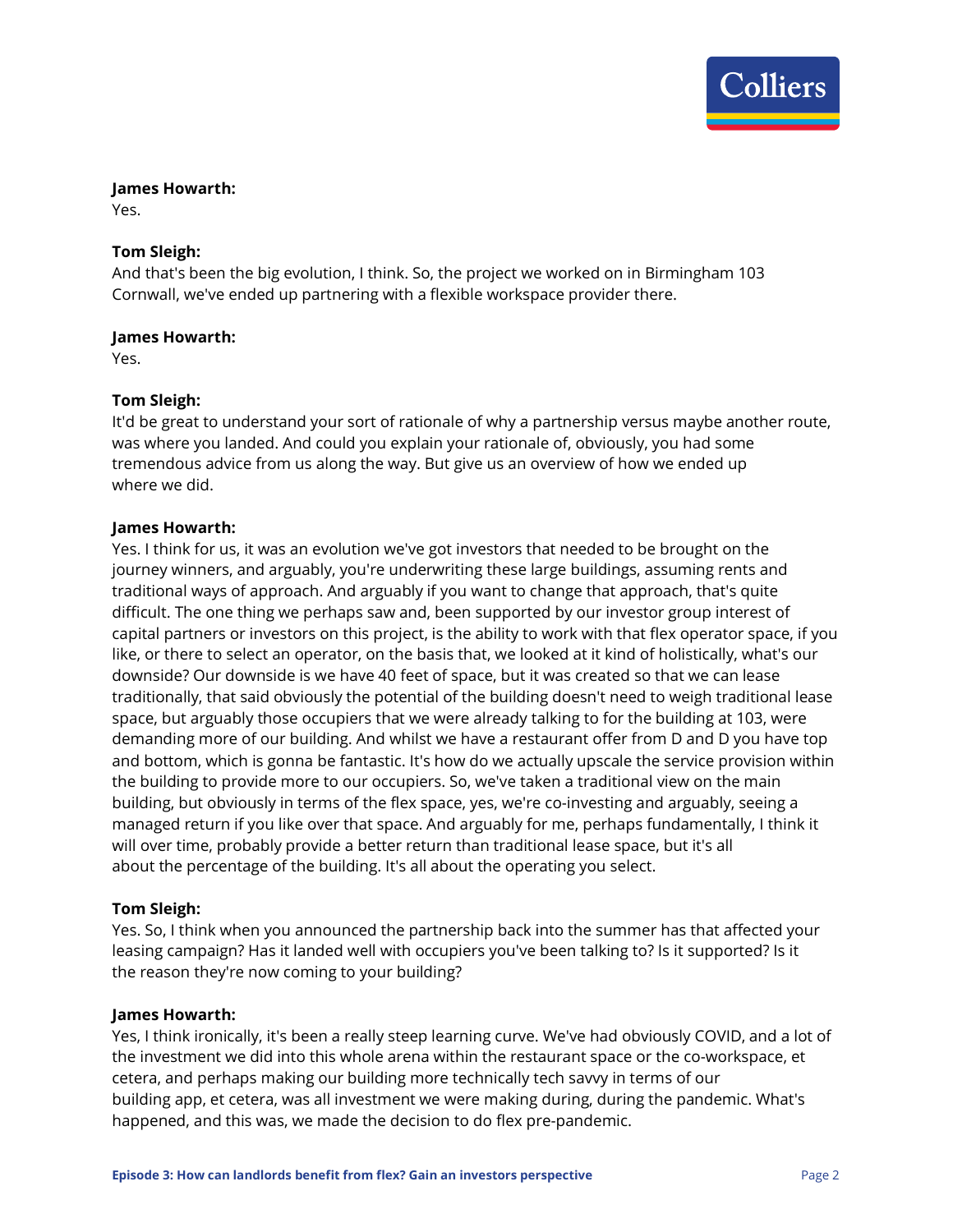

So, it wasn't a consequence of that, but actually where we've ended up is, occupiers, and very big corporate occupiers wanting to have space beyond their own space for private functions, private dining, meeting space, collaboration space, but also conference space. I use the conference word with a small C, up to a hundred people in that auditorium or whatever it might be, that is the kind of spaces that corporates want, but they don't want to provide it for themselves. So, similar big corporate names, Tilney Smith & Williamson, one of our first occupiers made the decision to come to 103 purely because we had that flex office. So, it has assisted that velocity and, arguably, we are in the leasing process right now, but the trajectory and the velocity are quite impressive.

# **Tom Sleigh:**

Yes, and I think one of the things that you've got, I don't know of another building outside, in the UK, at least that sort of in London, which has such a concept of shared building immunity and what you've committed to on the 18th floor with the terrace. I mean, arguably it is the most premium floor of the building, but you've flipped this on its head and it's something for the whole building, every tenant could benefit. So, I think that's been a very brave commitment, and it's going to be interesting to see, once it's all leased up and how much it's used. So, I suspect it's going to be incredibly popular.

#### **James Howarth:**

Yes. So, I mean, just to kind of dwell on that for a second here, this is non-traditional flex enterprise suites, hot desking kind of environment, that floors, you know, 103, but at 80, we've actually created a business club for the building and the building occupiers, as a paid for amenity on top of the flex space. So, you have to be a member or be it at certain times a day, it's open access the whole building in terms of a managed access for whether it'd be functions or events or things that the building is running. The building management team will be running alongside, X and Y and obviously D and D is our restaurant operator. So yes, we wanted to create even more or that the traditional, because, ultimately, that's what people expect and you're quite right. You know, we hope that the business lounge or business club will be used by the corporate occupiers of the building. It is dedicated for the occupiers of 103, not for external, counter parties or be that it's a function you could perhaps hide the space, but arguably limited. And arguably for us, created another, from a landlord perspective, it creates another way of, perhaps, upscaling the revenue prospect, a lot of flexible provision.

#### **Tom Sleigh:**

And you touched on it slightly there about, it's a bookable service and that's going to be, integral, integrated within your building app. We've spoken at length about this in the past, but I think we were aligned that these types of apps need to be really compelling for users. You can't just be, oh, you can get a discount at some coffee shop that, downstairs, or notionally sort of book your dry clean, it needs to be ingrained, access control, bookable events, registering visitors. So, how is that integration between what you, the investment that you've got for, building app, of the huge range of things you're going to be offering within that and all of the backend stuff in terms of FM (Facilities Management). How's the integration going with X and Y with all of their services and all their bits and pieces?

#### **James Howarth:**

Yeah, I think, interestingly, in a day, you've got to have open access technology with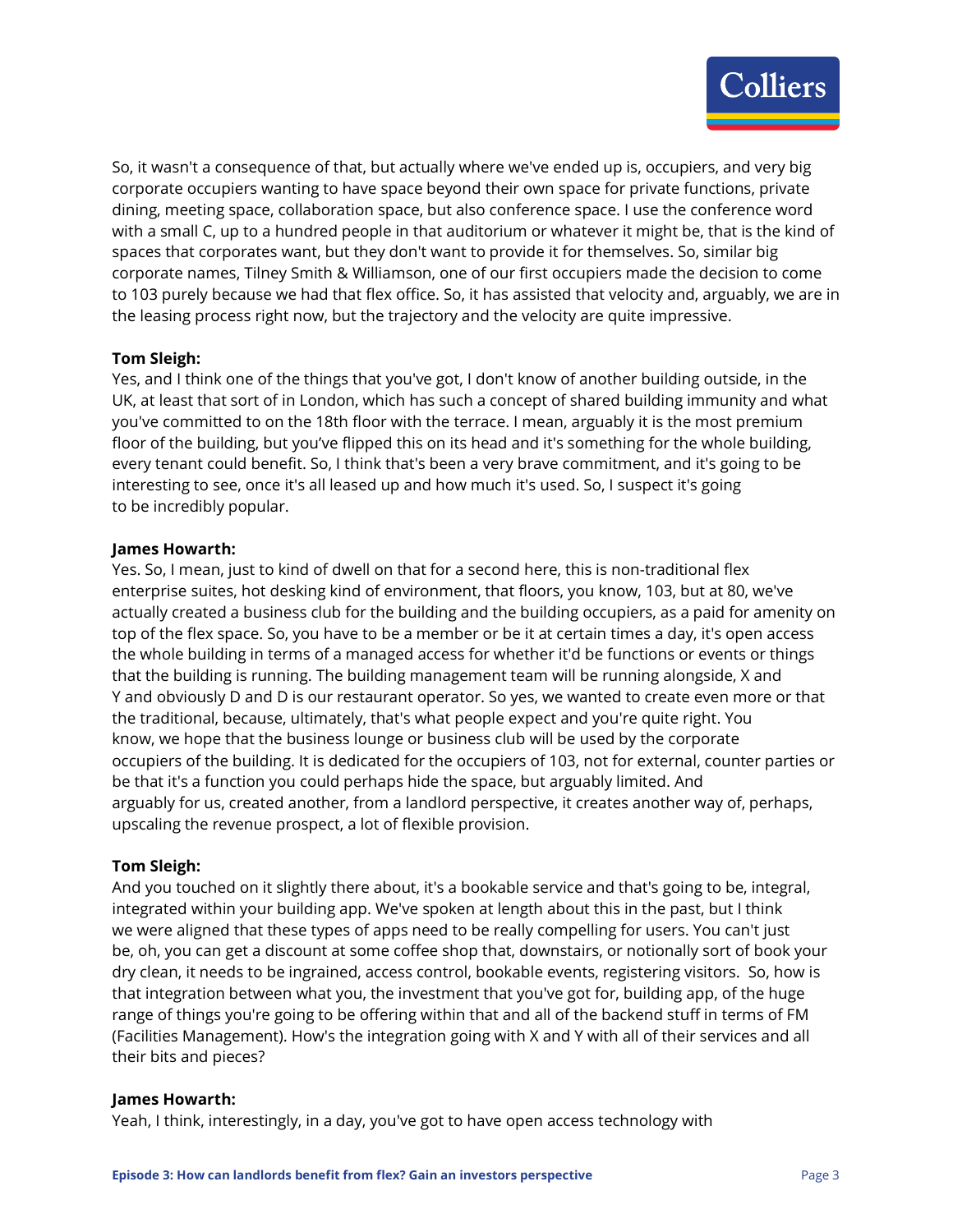

your apps so that you can dovetail with whoever you put in the building. We've been quite savvy working with curiosity and disrespect and arguably, have an app that is bespoke and is not been supported for the builder. All the provision in the building will dovetail with that app. So, you can book a meeting room, you can book a restaurant table, you can get your dry cleaning picked up, you could book a hotel room. And of course, you know, we talk about three-dimensional apps. This is multi-dimensional, the whole point about an app is if it's deep in dimension, then it will be used. And I think we've got a situation here where if you look at your iPhone, you've got dozens of apps you don't use, or maybe 10 or 15 that you use really thoroughly. And of course, from an access and egress perspective for not a user of the building, I'm assuming your tenant signs a lease, but it's the use of the building-only employees, that will be able to pass through security gates with Bluetooth technology, all this sort of stuff being dovetailed makes the app really useful. So, it's something that you don't have to use, and if people don't want to use it, they don't have to, but ultimately the majority of people working in that building will use that app.

#### **Tom Sleigh:**

Yes. Because it's flooded with functionality that's useful. I know you've invested a lot in this and it's likewise with the partnership with X and Y, that big financial commitment, as you say, you could have easily during COVID, hunkered down, limited investors, you went totally the other way and actually invested more. We went beyond the business plan, which is a very brave thing to do.

#### **James Howarth:**

Yes, I mean, the other thing is it takes a whole team of people, it's not just us as developers, takes the whole investment team at interest and capital and the management team in terms of Knight Frank community managing the building, from a design for management was embedded in this building from day one. So, we didn't just say let's build a building as developers and then lease it up and hand it over and then forget about it. This has been literally designed to be managed. So, the evolution of the app has been invested pre-pandemic and then we made the decision we were going to build the app. What was it going to look like? How it's going to be managed? But obviously over the period of the pandemic, we just hunkered down and actually thought about the building holistically and said, alright, how are we going to make this building really achieve its potential? And I think it distills down, from the Sterling team with 20 plus years of experience of building grade-A offices. We're now in place where we've really probably thrown the kitchen sink at this building in terms of our ability. And we want to replicate it with other investors and other sites and other developers around the UK, because actually the learning curve, we been on is vast. And if that's the new way of working and the new way of looking at office occupation, but then we perhaps at the vanguard of that right now, and, you know, we want to do more because we've actually got all those things, you know, the building blocks together.

#### **Tom Sleigh:**

Yes, and one of those components is flats. One is technology. And another big one that we haven't spoken about yet is, sustainability and ESG. And I know that 103 is hitting all sorts of accreditations. It's sort of table stakes in a way now. I think tying it back to a lot of our corporate occupiers. It seems like the last 18 months, the penny is undoubtedly dropped in all of this. All of these targets are looming, there's obviously an increased amount of PR around sort of what ESG policies are, what's your net carbon neutral goal? There are all sorts of stuff happening. Do you think the flex sector is doing enough to support? Did that have any influence on where you land within operator?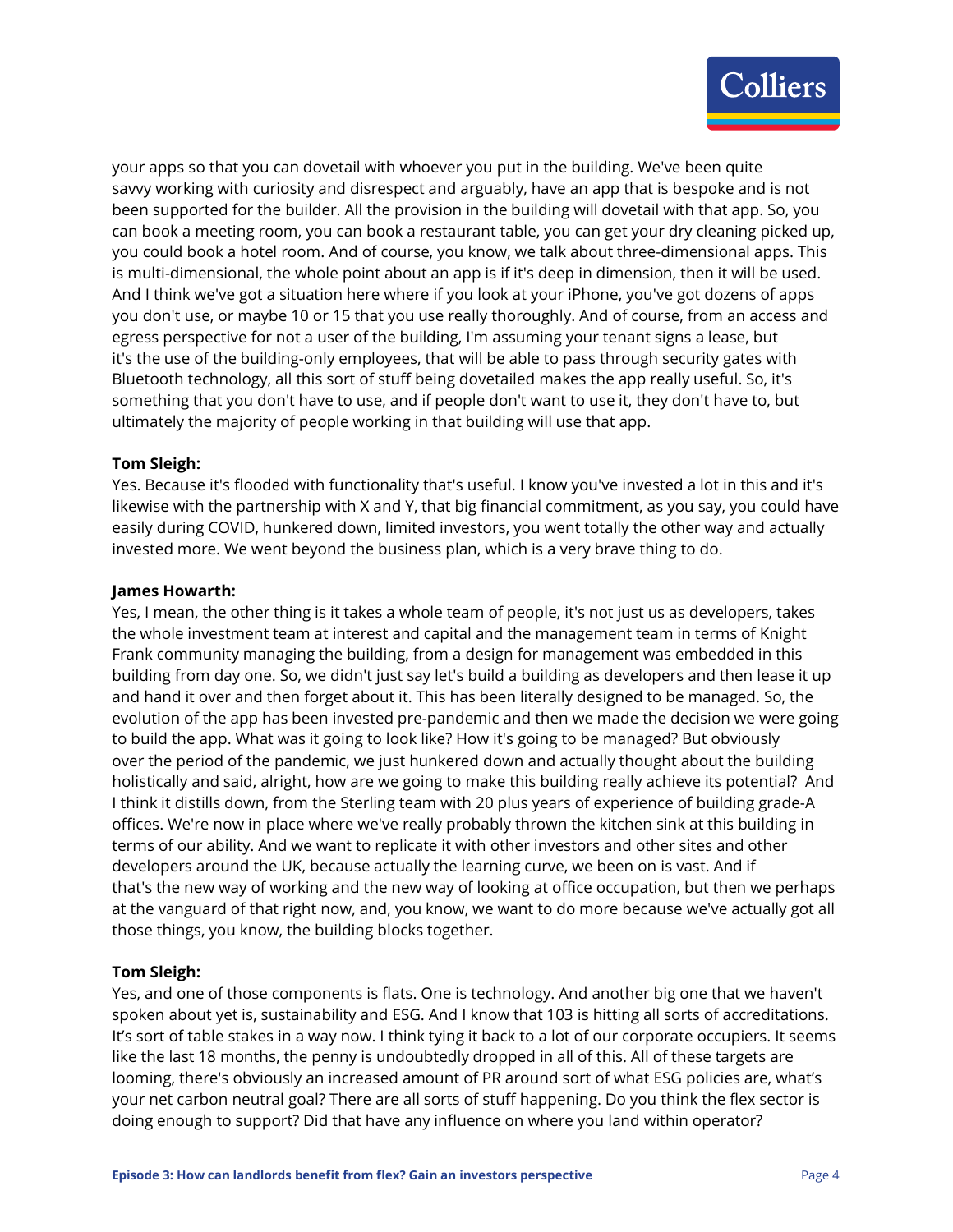

#### **James Howarth:**

Yes, it probably did. When we look at it at the end of the day. The net zero carbon agenda is something we need to clearly define in the real estate sector and it's something we're not quite there yet. We all strive to build the best buildings we can and be as environmentally, thoughtful, as we can. And of course, if you think about the design evolution of a building, it could be anything from two to five years. So of course, we're at the vanguard of where we are right now in terms of say the house town or announcer, sorry, regional asset, like, 103 in Birmingham, where we have more connections with district heating, which will be, or renewable. We do have other, photovoltaic whatever it is, the technology that's there right now. But of course, this is a bit of evolve, but the biggest carbon, but if you'd like a gain that we had on this building was that we recycled a subterranean basement. This one used to be before the one at west tower in Birmingham, banking, core and volts, and God knows what else in the basement. And we've used that substructure rather than filling it in or doing some more or whatever. So that helps the building and in terms of its credentials, but from an occupier/patient perspective, it's all about cost of occupation and our service charge because we have long agreements on our energy supplier, obviously ties in to give occupier's benefits. Turning to the co-work provision or the flex provision within the building, it was important to, as we picked and operate, and that kind of, would agree with that kind of sentence and thought process there and X & Y B Corp. They are driving an agenda themselves, which actually helps our overall building sell.

#### **Tom Sleigh:**

Yes. And it's authentic as well. It's that theme that runs through the building and it's what occupiers are demanding now. A lot more to that to happen in this space, but I think that the flex sector needs to really lead the way on this. One of the things I was talking about with a colleague was the carbon cost of occupation, as a flex operator their delivering the whole environment. So, you would have thought it would be easier for them to quantify that carbon impact if you're just leasing space and you had provided different suppliers. I think, lots more to do for sure. But it's interesting that X and Y were one of the key reasons. The other thing I wanted to ask you about as you gear up to PC and launch, and everything was just this integration, because as you mentioned, you haven't done a lease. You've been very progressive. You've created this partnership to align interests and unlock all of these wider benefits. How's that going in practice between Knight Frank, the management team, obviously your leasing teams, yourselves, Tristan and now X and Y and that party? Is it working? How's it going?

#### **James Howarth:**

The collaboration of the building, from the landlord team, whether that goes to the full length this, in terms of D and D with the restaurants X and Y with the flex space management and Knight Frank and Tristan and in terms of asset managers getting forward. The reality is because we've designed this building from scratch and also brought in the design for management team from Knight from day one. Everything is very joined up. So, there's no gaps there. You, as an occupier or as a user of this building, you are going to be completely surrounded by a way of thinking, a joined-up way of thinking and something that supports you in your everyday work processes. And for us, we always talk about, occupiers being our clients. They are absolutely our clients. They sign leases and that's important. But ultimately, it's their employees that count, too. And we're much more customer focused now in terms of those people, how they access the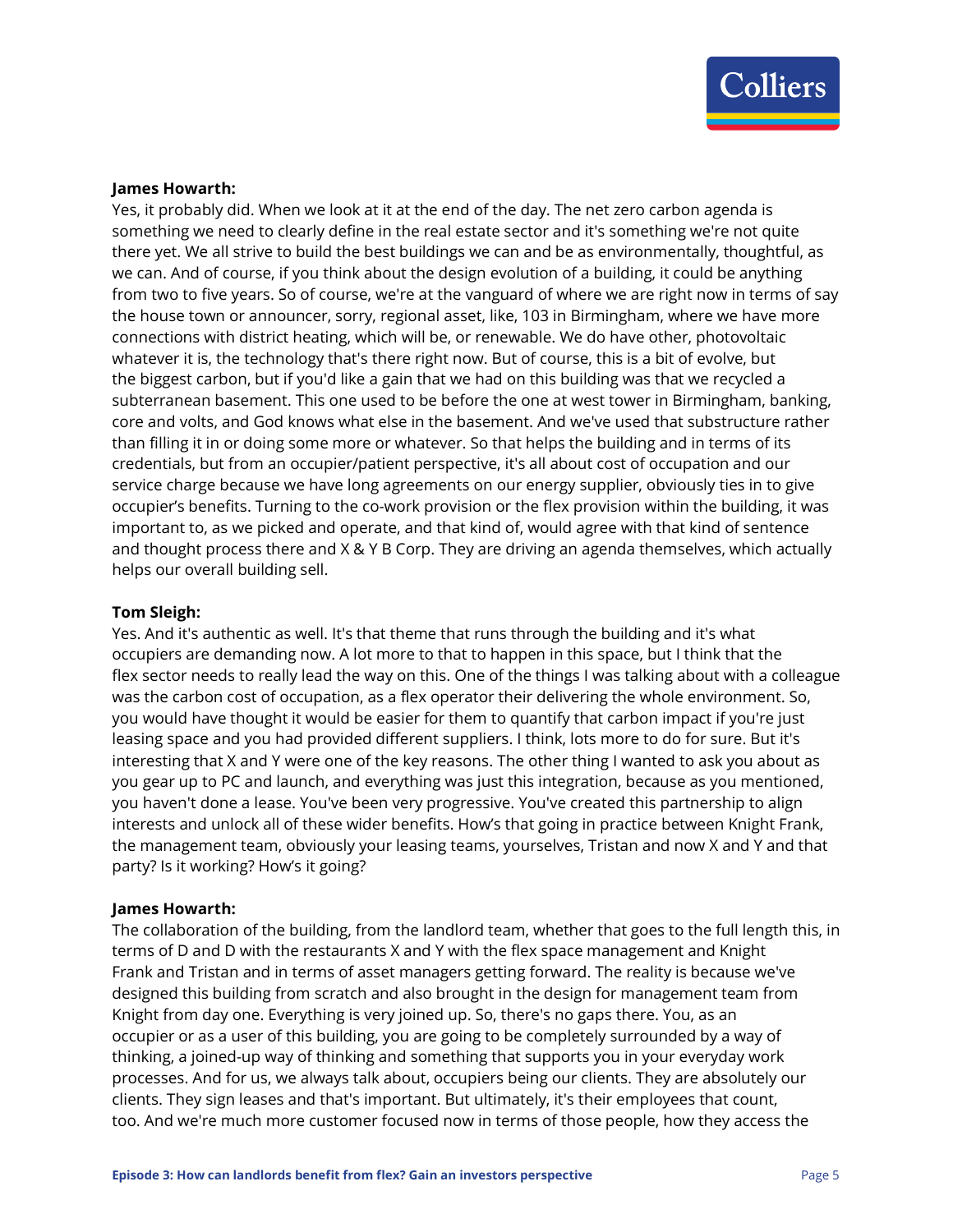

building, the welcome that they get, their guests get, the whole hoteling or concierge scenario needs to go the next level. But it's dovetailing that with X and Y building management, front of house, it's all been thought through. And I think that's a testament for me to really want to create the complete building. And I think with 103 Colmore room we really have. We had a relatively small site, a lot of subterranean space, changing rooms, and that sort of wellbeing facility, but rather it would be a little bit of a business club or terrace etc. It's really important to buildings now. They have to be able to breathe with their users. And I think hopefully what we've done at 103 is be right at the forefront of that I think.

# **Tom Sleigh:**

Yes. Definitely. I think it's a project for us working with you on it, feels like you guys committed to almost every recommendation we suggested. We always try and push our clients to go further and you guys really went further than I think we even suggested.

Final question. Flex prediction over the next five years, who is the biggest winner from this set because it's still growing. There's lots of new entrants. So, who do you think the winner is going to be from your perspective?

#### **James Howarth:**

From a developer's perspective, it's got to be the end user of the building. Whether it be occupiers, individuals or otherwise. The reality is that we have to provide additional facilities in our buildings. And as we move forward, flex is here to stay and they get the covenant issue surrounding this whole sector is one thing. Landlords need to be fairly open-minded about that and work with people that they want to create unique spaces with. For me, we always look at buildings and we always think about, lease rental or capital value, but the value in these buildings is the people who occupy them and staff alike and attrition rates is something that people really need to reduce. Big corporate occupiers, the biggest cost is their people. And if you're in the best building with the best facilities, with the best views of the best day, you know you're going to retain staff and attract talent and that's what's important. So, there's gonna be some winners out there in terms of, operators. I think X and Y are unique. They're small, they're growing. I like the management team. I think they will win out a little bit too. So, each operator has got a little nuance; they suit different needs.

#### **Tom Sleigh:**

I think that there's no one size fits all, every asset is different. There's always different agendas behind all of them. But it's interesting when you say the winner is going to be, the human, the employee, because they are, hopefully going to have a better experience, better work and will be more productive. And benefits everyone, doesn't it?

**\_\_\_\_\_\_\_\_\_\_\_\_\_\_\_\_\_\_\_\_\_\_\_\_\_\_\_\_\_\_\_\_\_\_\_\_\_\_\_\_\_\_\_\_\_\_\_\_\_\_\_\_\_\_\_\_\_\_\_\_\_\_\_\_\_\_\_\_\_\_\_\_\_\_\_\_\_\_\_\_\_\_\_\_\_\_\_\_\_\_\_\_\_\_\_\_\_\_\_\_\_\_\_\_\_\_\_\_\_\_\_\_\_\_\_\_\_\_\_\_\_\_\_\_\_\_**

**James Howarth:** Absolutely.